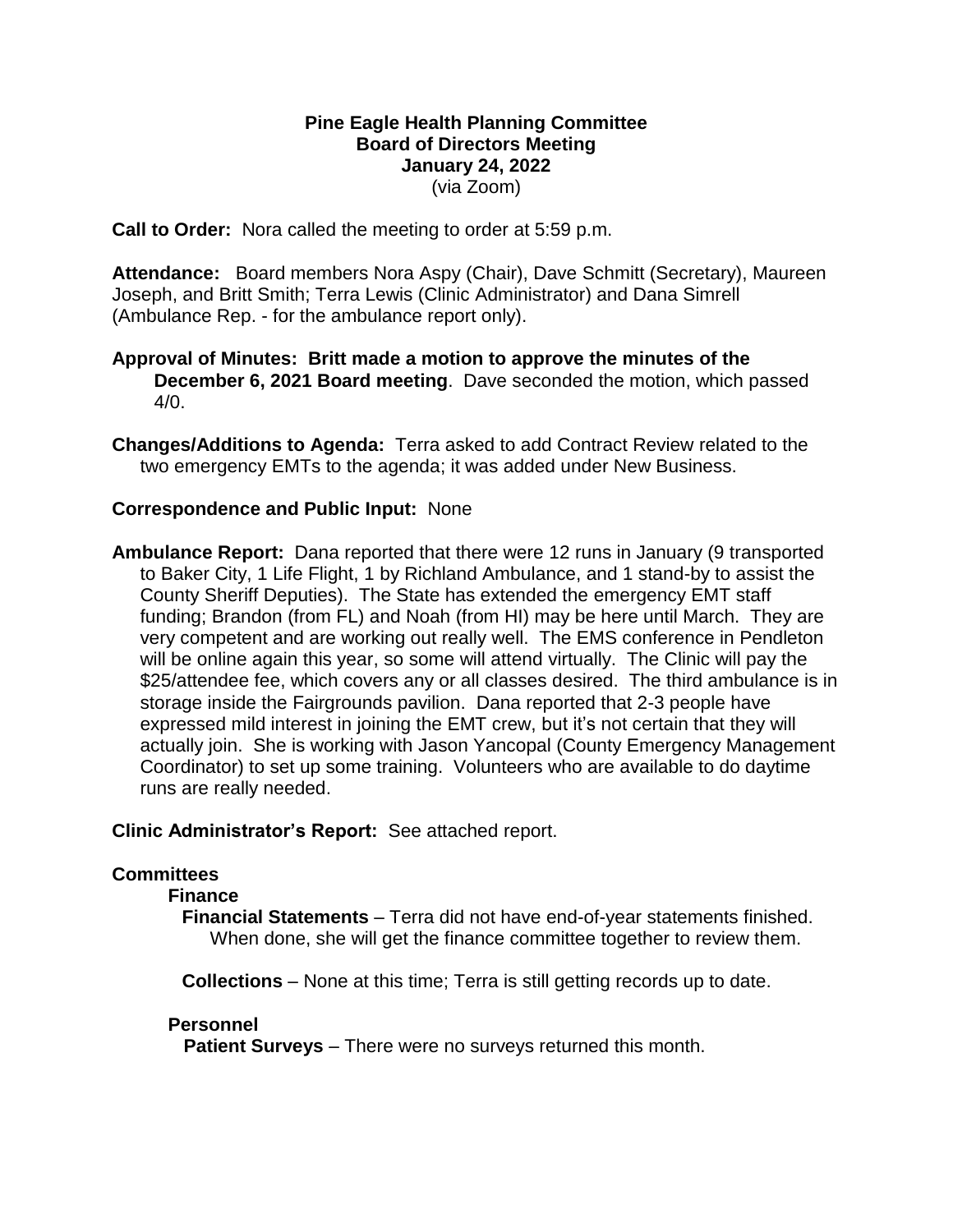## **Building**

**Generator** – Terra reported that the generator is completely installed and operating. The alarm system is wired to the inside, and Joey is working on the connections.

**Improving Access Doors** – Terra reported that there has been no progress.

### **Old Business**

**Policy Revisions** – Terra has the policy drafted for discounted payments, but not ready for the Policy Manual. She will get them done and send them to each Board member to be included in our Clinic notebooks.

**Committee Assignments** – Nora led the discussion to fill the committees. The following assignments were agreed upon.

Policy - Dave Schmitt, Britt Smith, and Nora Aspy Financial -Nora Aspy and Maureen Joseph Personnel - Dave Schmitt, Nora Aspy, and Maureen Joseph Building - Nora Aspy and Britt Smith

### **New Business**

**Vacant Board Position** – As Chris Lawrence has passed away, one position needs to be filled. Dave suggested putting a short article in the Hells Canyon Journal noting Chris's passing, leaving an opening on the Board. Nora agreed to write one, send it to the Board for review, and then submit it to the newspaper.

Terra put the Board positions on the screen and verified the terms for each member. Terra will update the sheet and send it out for inclusion in our notebooks.

**Officer Positions** – Nora led the discussion on filling Board Officer positions. The Board agreed to the following. It was also agreed that Terra and Maureen will be on the checking account to sign checks.

> President - Nora Aspy Vice-President - Britt Smith Secretary - Dave Schmitt Treasurer - Maureen Joseph

**Contract Review** – Terra reported that both the doctors have reviewed their contracts and are not requesting any changes. Kate will look at hers soon, and Terra will let the Board know if she wants changes.

Terra also presented a contract sent to us by the State for the two emergency EMTs that is retroactive to the beginning of the agreement (October 2021). There is a clause in the contract that FEMA expects to pay for the two EMTs,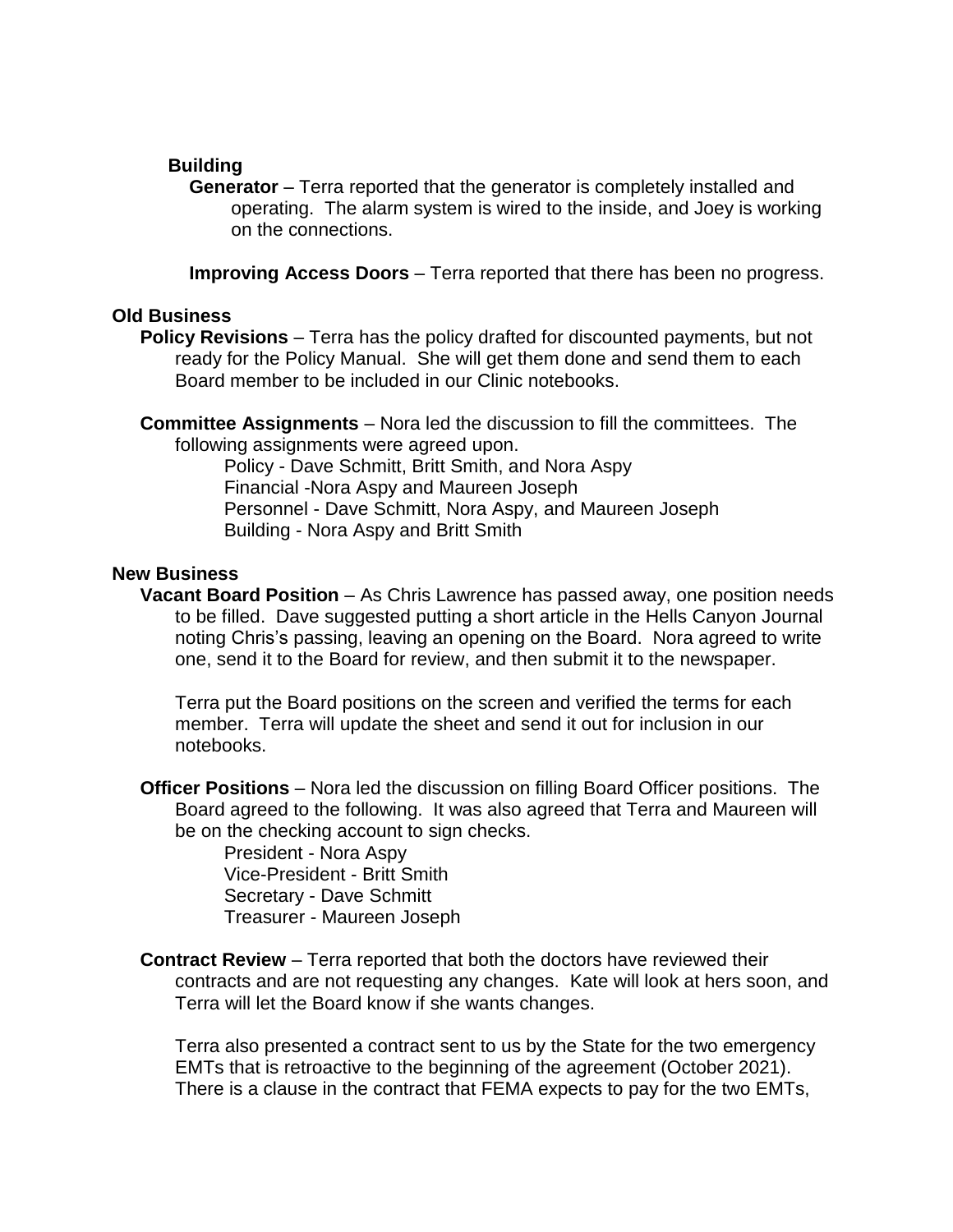but if they do not, the Clinic agrees to pay. If we do not agree to that, the EMTs will go home tomorrow. Nora stated that Mark Bennett (County Commissioner) has said the County will help if they can. Dave asked that Terra document the conversation with Jason (County EMS Director) regarding the expectations. Terra has the emails and will keep them all together until all has been paid. Terra agreed to write a plan to cover the expense if that were to occur. **Dave made the motion that we sign the agreement.** Britt seconded the motion, which passed 4/0. Nora will sign for the Board.

**Board Comments:** Dave corrected the date in the draft agenda for the next meeting to February 28, 2022.

**Next Meeting:** February 28, 2022.

**Next meeting Topics**: Financial reports, patient survey results, update on dentist, update on new doors, contracts, and filling vacant position.

#### **Assignments:**

**Nora** – Prepare an article for the newspaper on the need for a Board member, send it to the Board for review, and then submit it to the HCJ. Sign the contract for emergency EMTs.

**Terra** – Send Zoom link and Admin. Report to Dave. Prepare financial statements. Continue to work with company to get a proposal on installing new doors. Prepare new Salary Table, Committee Assignments, and Board member sheets for our notebooks. Get new updated Policy Manual and Articles of Incorporation to Board

- members.
- Contact contractors regarding renewal of their contracts.
- Prepare a plan to pay the emergency EMTs if FEMA does not cover the costs.

**Dave** – Summarize Patient Surveys.

Follow up with the Lions on water system along the park.

**Adjourn:** Nora adjourned the meeting at 6:55 p.m.

Minutes prepared by Dave Schmitt (02-08-2022) from Zoom recording.